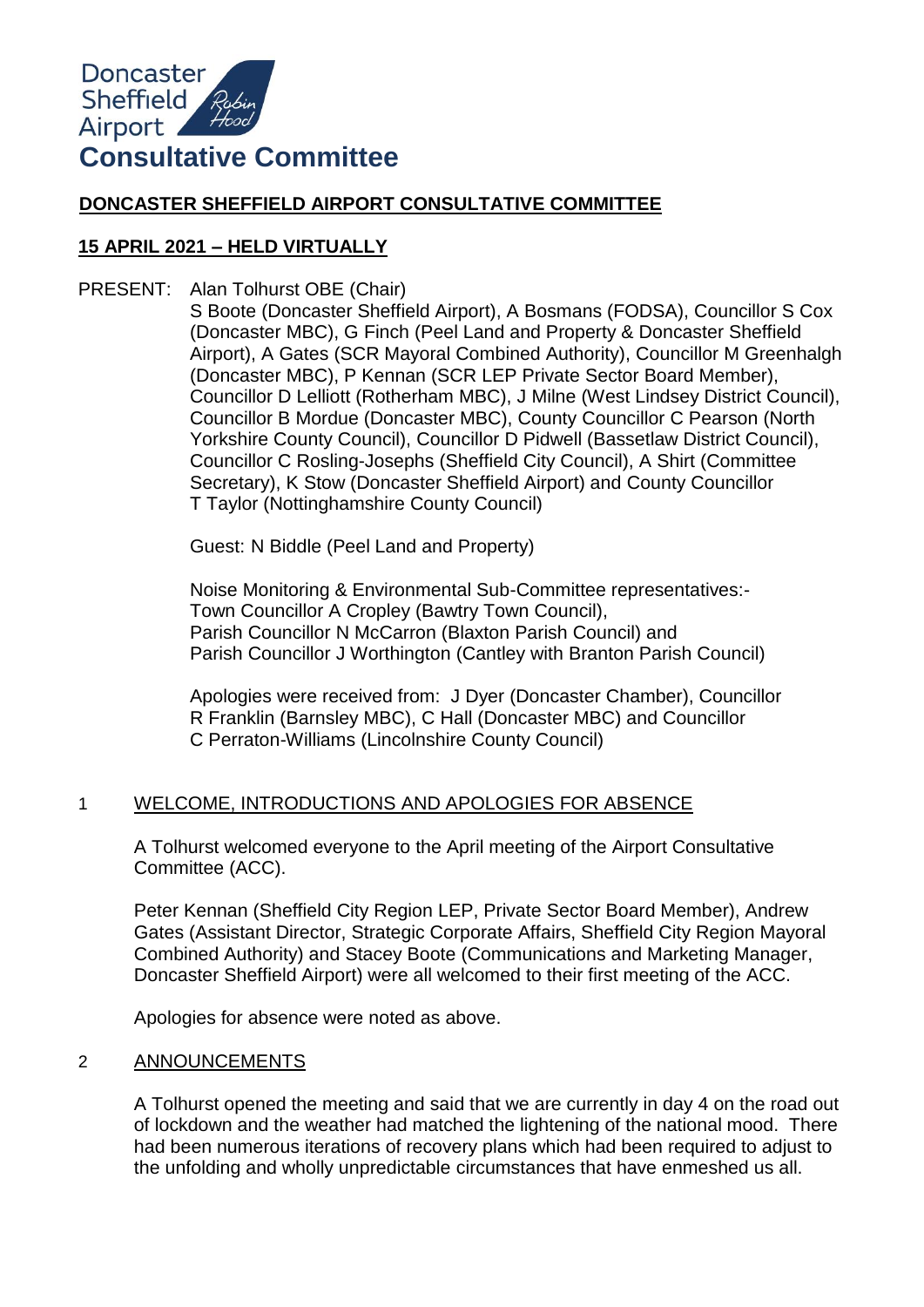Like hospitality, the travel industry has had to weather the storm and tried to chart a return to normality – or at least try to predict what the new normality will look like.

The main challenge has been trying to cope with vaccination programmes progressing at different rates in different countries. Nonetheless, there is some optimism that economic growth will soon return as people regain the freedom to travel internationally.

On Monday, the government confirmed it is planning a traffic light system with countries graded green, amber and red, according to a variety of factors. The plan has in general been welcomed, although there has been strong reaction from some parts of the industry: another example of not being able to please everyone at the same time.

Members' attention was drawn to the latest UKACCs New Bulletin, which included a link to a Transport Select Committee evidence session on the Global Travel Task Force held on 14<sup>th</sup> April 2021 with evidence heard from representatives from the Association of British Travel Agents (ABTA), International Air transport Association (IATA), British Airline Pilots' Association (BALPA) and the Chief Solution Officer at Heathrow Airport.

News had emerged today that, passengers arriving at Heathrow were being forced to queue for up to 6 hours due to Coronavirus checks at Border Control. It was only hoped that by  $17<sup>th</sup>$  May when international travel was expected to resume that queues are significantly reduced.

### 3 MINUTES OF THE ORDINARY ACC MEETING HELD ON 28TH JANUARY 2021 AND ACTIONS UPDATE

RESOLVED – That the minutes of the Ordinary meeting of the Airport Consultative Committee held on 28<sup>th</sup> January 2021 be agreed as a correct record.

#### 4 MINUTES OF THE ACC ANNUAL GENERAL MEETING HELD ON 28TH JANUARY 2021

RESOLVED – That the minutes of the Annual General meeting of the Airport Consultative Committee held on 28<sup>th</sup> January 2021 be noted.

### 5 MATTERS ARISING

There were no matters arising from the minutes of the Ordinary meeting and Annual General Meeting held on 28<sup>th</sup> January 2021.

#### 6 UKACCS RESPONSE TO GLOBAL TRAVEL TASKFORCE

The Committee noted the contents of a UKACCs submission to the Global Travel Taskforce – restarting international travel with a risk-based approach.

RESOLVED – That the Committee noted the contents of UKACCs submission to the Global Travel Taskforce.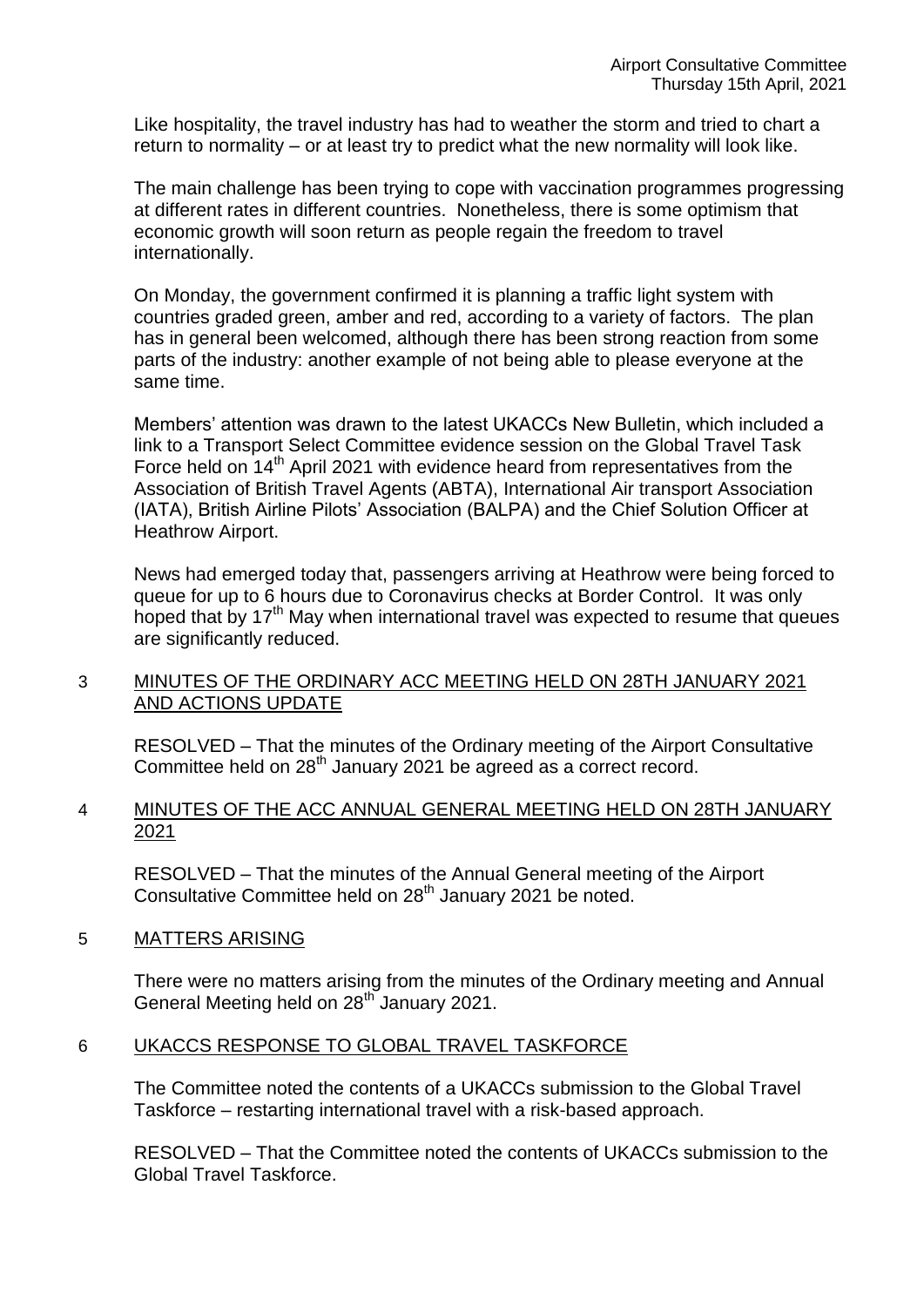#### 7 AIRPORT ACTIVITIES UPDATE REPORT

K Stow provided the Committee with a verbal update on airport activities.

The following key business updates were noted:

 $\triangleright$  Following the Christmas break, there had been a reasonable expectation that travel would pick-up quite quickly during the first quarter of 2021. However, as the weeks had gone forward, it had become clear that recovery would not start during the first quarter of 2021. There had been high expectations of the Government's announcement promised on  $5<sup>th</sup>$  April for the re-start and roadmap for aviation.

Unfortunately, Government's announcement had lacked critical detail; the aviation industry needed to understand which markets would fall into each of the categories of its proposed traffic light system and the testing regime which would be required for each category. A notice period would also be required to give notice of adjustments to any markets from 'green' to 'amber' and 'amber' to 'red'. There would also need to be a viable testing regime which would be cost effective.

At present time, most airlines were providing feedback to state that, there was insufficient clarity. There was a risk that there would not be a summer period for the airport.

The re-start for aviation scheduled for  $17<sup>th</sup>$  May 2021 was anticipated to be quite weak, limited to a small number of markets and designed for consumers who could participate in expensive testing.

The government had promised further information to be released in early May, but this would leave a very short period up to  $17<sup>th</sup>$  May to implement the necessary changes.

- $\triangleright$  Wizz Air had made the decision not to delay the launch of its two based aircrafts at DSA on 18<sup>th</sup> May 2021. However, at this moment in time, the routes which Wizz Air operate would not largely feature on the Government's 'Green List'. As such, it would be very difficult for Wizz Air to commence operations. DSA were in regular dialogue with Wizz Air on this issue.
- $\triangleright$  Jet2 had recently announced that they had cancelled all holidays up to 21<sup>st</sup> June 2021. TUI had not stated that they would delay their operations. This was due to TUI operating in long haul markets, which were most likely to be included on the Government's 'Green List'.
- $\triangleright$  DSA had received a number of enquiries from airlines in relation to operating training flights from the airport which were currently being considered.

Currently, DSA were supporting TUI with its training requirements. There were currently no plans for TUI pilots to fly training circuits; they would be conducting positioning flights, and as such, local communities should not notice them.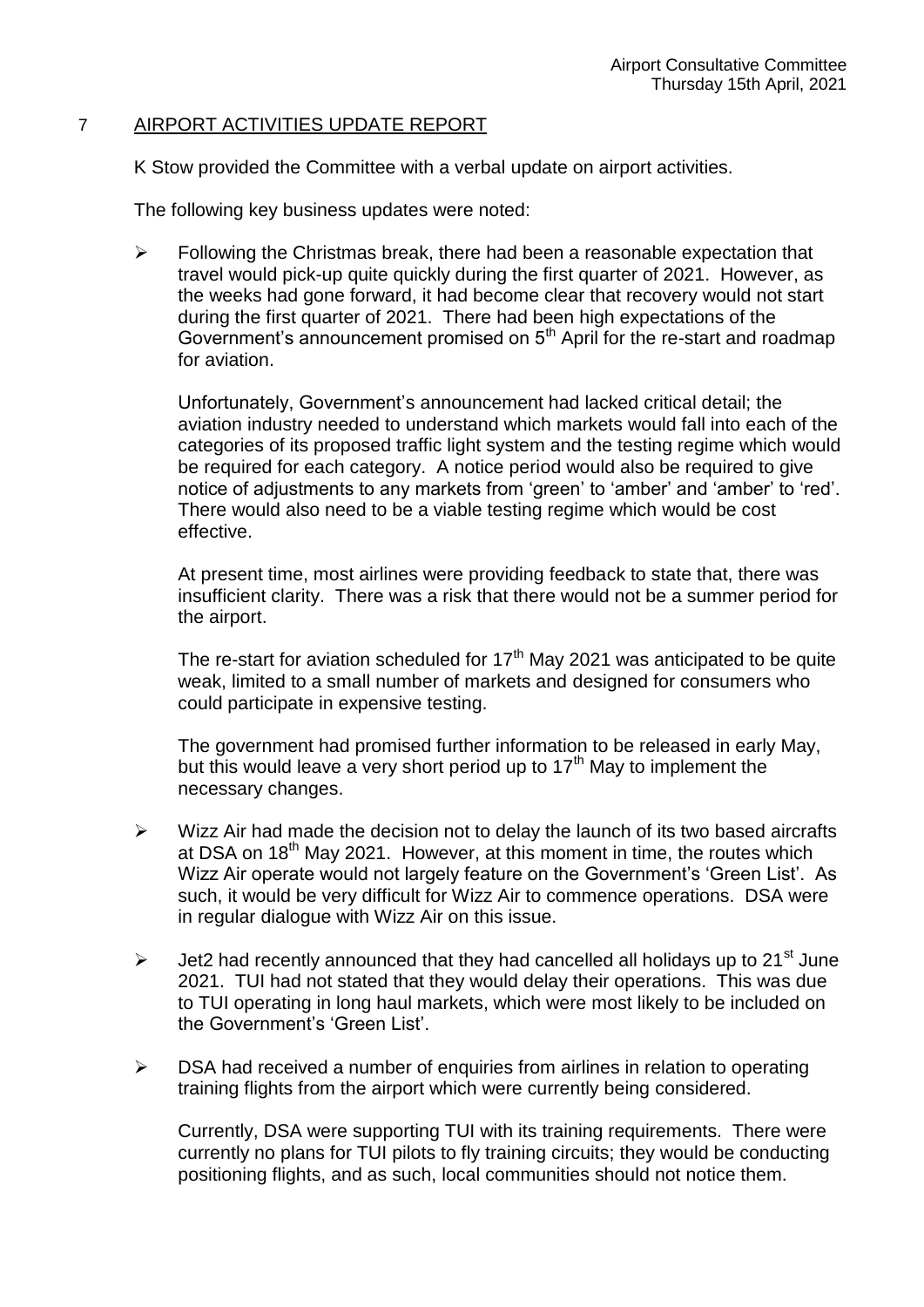The Committee said that there had been no recent feedback from local residents with regards to training flights operating at DSA.

Members' highlighted that, initially, once training flights resumed more frequently at DSA there could possibly be an increase in complaints from local residents after a long dormant period where there had been no training activity.

A Tolhurst asked Members to notify local residents that training flights would resume in the coming weeks at DSA.

- DSA has been successful in its application for securing Government funding from the Airport and Grounds Operations Support Scheme.
- $\triangleright$  The outlook for DSA remained very challenging, but positive. A Blue Sky Budget had been produced to look at where DSA would be outside of the pandemic with a successful Wizz Air base in place and retention of TUI travel, which would see circa. 1.5m passengers (pre-crisis this had been circa. 1.2m passengers).
- $\triangleright$  Despite current issues, the airport were pressing ahead with its Terminal expansion project, following receipt of a Local Growth Fund (LGF) loan of £5m from the Sheffield City Region Mayoral Combined Authority which had been match funded by Peel Airports.

The Terminal expansion project would see a number of new features being installed, which included new gate bridges, an expanded Central Search area, new check-in technology and enhancements to the commercial retail spaces. It was anticipated that works could commence within the next few weeks.

- $\triangleright$  Freight operations continued at DSA, although traffic had reduced following the first lockdown where DSA had processed several flights containing vital PPE.
- $\triangleright$  The Vulcan to the Sky Trust had recently launched a £4m major fundraising campaign entitled 'Operation Safeguard' to secure its future and build a hangar at DSA. The support of the public via a fundraising appeal was needed to meet the total costs of the build.

The Vulcan to the Sky Trust had confirmed that it was in negotiation to secure a mortgage of up to £2.6m to enable it to build a hangar at DSA.

 $\triangleright$  In relation to Leeds Bradford airport's expansion. DSA has been asked by the press to make comments, to which, DSA had simply stated that it was supportive of airport expansion in the UK.

It was highlighted that there was planning within DSA's Section 106 to support substantial growth at the airport beyond its current traffic levels.

 $\triangleright$  Work was currently progressing with regards to developing DSA's Sustainable Growth Roadmap. Sheffield City Region Mayoral Combined Authority, LEP and Doncaster MBC colleagues were being engaged with on the development of this piece of work.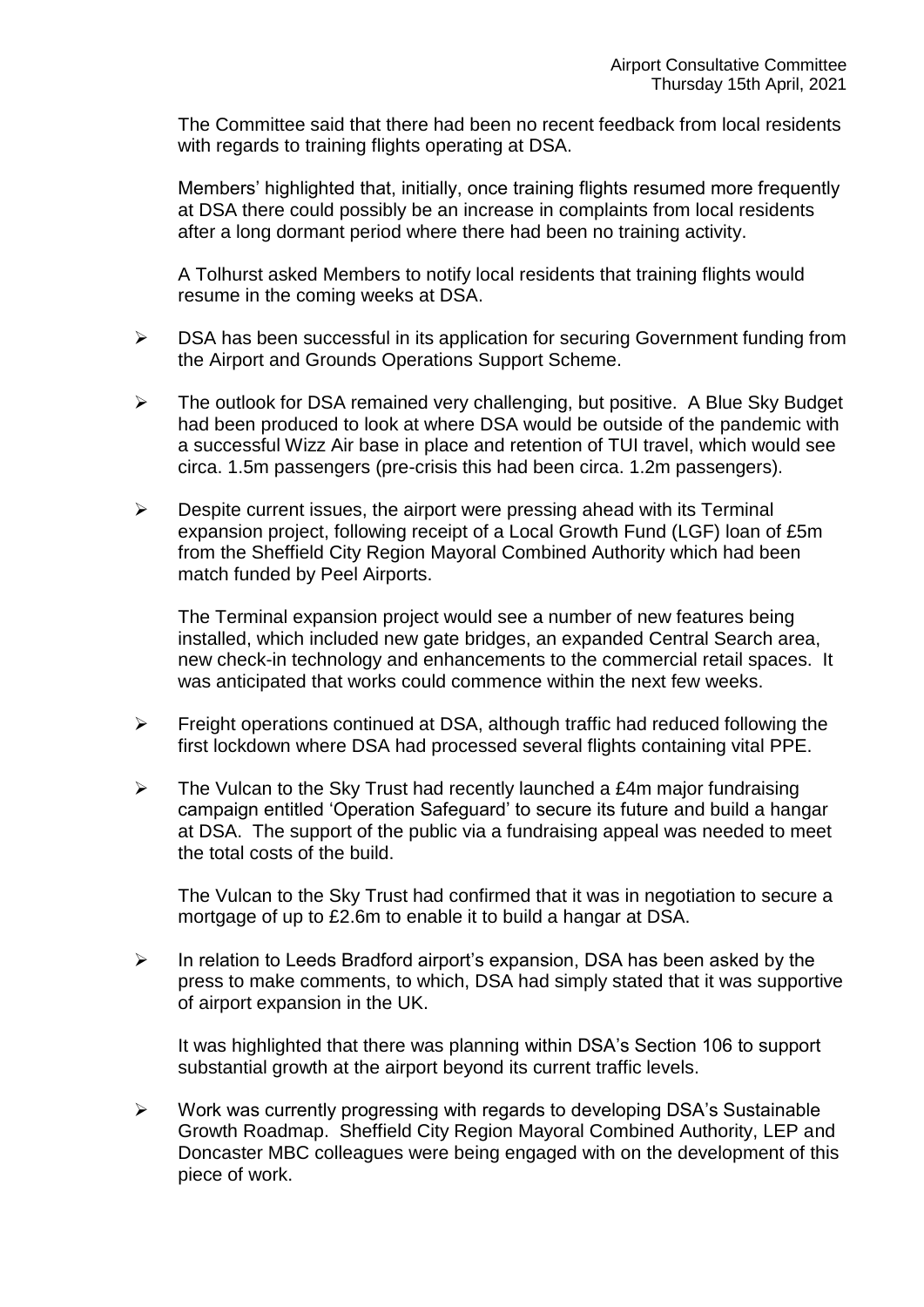- $\triangleright$  An announcement would be made shortly in partnership with the University of Sheffield in relation to a project on sustainable aviation fuels. There was a partnership aspiration to bring a potential research and development facility to the DSA site.
- $\triangleright$  A matrix had been developed setting out key matters for the local community. These ranged from flooding in the local area to training flights. DSA would be working with Peel colleagues to manage the key issues. It was proposed that the matrix would be populated and circulated to the Committee at future meetings.

RESOLVED – That the Committee noted the updates provided.

7a Airport Masterplan - Update

G Finch provided the Committee with an update on the Airport Masterplan.

The Committee were informed that there were three main zones within the Airport Masterplan. Consent had been granted in 2020 for an advanced manufacturing logistics base located to the west of the airport (Bawtry Road and High Common Lane).

Neal Biddle had recently been appointed as Development Director for GatewayEast. Neal would be responsible for the Delivery Strategy for the site. Neal was currently looking at the consented area and an initial phased Delivery Strategy for opening up the site.

Peel Land and Property would be seeking discharge of planning conditions to obtain approval to commence with the initial phase of infrastructure works to open up the site.

Discussions were taking place with Doncaster MBC colleagues with regards to developing a selective bid to the Government's Levelling Up Fund.

The Central Plaza (GatewayEast) planning application had been submitted to Doncaster MBC's Planning Department in December 2020. It was anticipated that a decision would be made in May/June 2021.

A session on the Central Plaza (GatewayEast) planning application had been provided to local residents on  $10^{th}$  March 2021.

Following discussion, it was noted that Councillor Cox and Parish Councillors McCarron and Worthington had attended the presentation, which had been well received by those in attendance.

G Finch highlighted that the GatewayEast scheme was not being undertaken speculatively, the scheme needed to be viable due to current market conditions.

County Councillor Taylor asked if relationships could be developed with local businesses (for example, Yorkshire Wildlife Park (YWP)) to combine opportunities.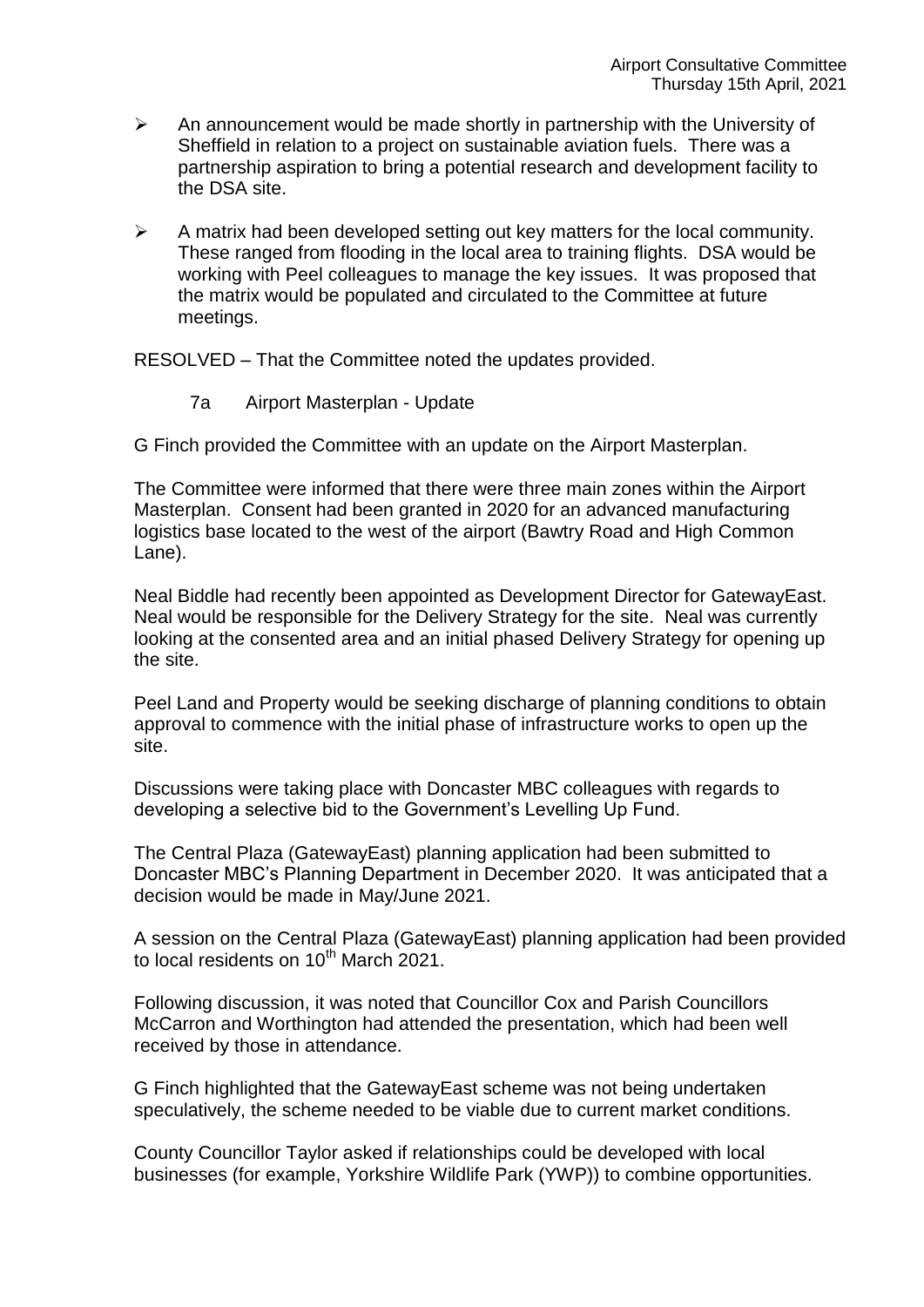G Finch replied that there was a good relationship between DSA / Peel Land and Property with YWP and that, he had consulted with them on the Airport's Masterplan which included the Central Plaza development. Both DSA's and YWP's facilities would drive their own demands.

A further key area within the Airport Masterplan was a central residential zone (East of Hurst Lane, North of Bawtry Road).

The Peel Land and Property subsidiary 'Northstone' (sustainable house builder) were currently looking at the first phase of the residential development. A planning application was anticipated to be submitted to Doncaster MBC around September / October 2021.

It was anticipated that Doncaster MBC's Local Plan would be adopted around September/October 2021, which incorporated the residential area as an allocation in the Local Plan for residential properties.

If the planning application was successful, it was estimated that Northstone would commence work onsite to deliver the first phase of the scheme during the first quarter of 2022.

The Committee was informed that there was a requirement when the Local Plan was fully adopted that, further work would be undertaken by Peel Land and Property and its teams on the landside areas to look at the Masterplan and its approach to developments to ensure that they were integrated and connected. Work would take place over the summer, with engagement taking place later in the year with the ACC.

Within the next 6 months, work would take place on developing a Sustainable Transport Plan for the evolution of GatewayEast, which would incorporate a refresh of the Airport's Surface Access Strategy. At this time, a Sustainability Plan for GatewayEast would also be produced.

A Tolhurst asked if there was a proposal to re-establish the Airport Transport Forum to examine the Airport's Surface Access Strategy.

In response, G Finch said that discussions would need to take place with DSA colleagues to agree if the Forum should be re-established.

K Stow added that, it may be appropriate at a later date to consult and engage with the Committee on the Integrated Transport Plan and the Airport Surface Access Strategy.

P Kennan commented that it would be beneficial to resurrect the Forum. He said he would be very interested to understand the remit of the Airport Transport Forum and if the Forum would address active travel.

In relation to the Supertram expansion in South Yorkshire, P Kennan said that work was taking place to reinvigorate access to the airport with options being considered to include a Tram Train connection from Doncaster with an option to go on to DSA.

K Stow referred to the work being undertaken on developing options for the airport rail link on the East Coast mainline. The Committee was informed that, following the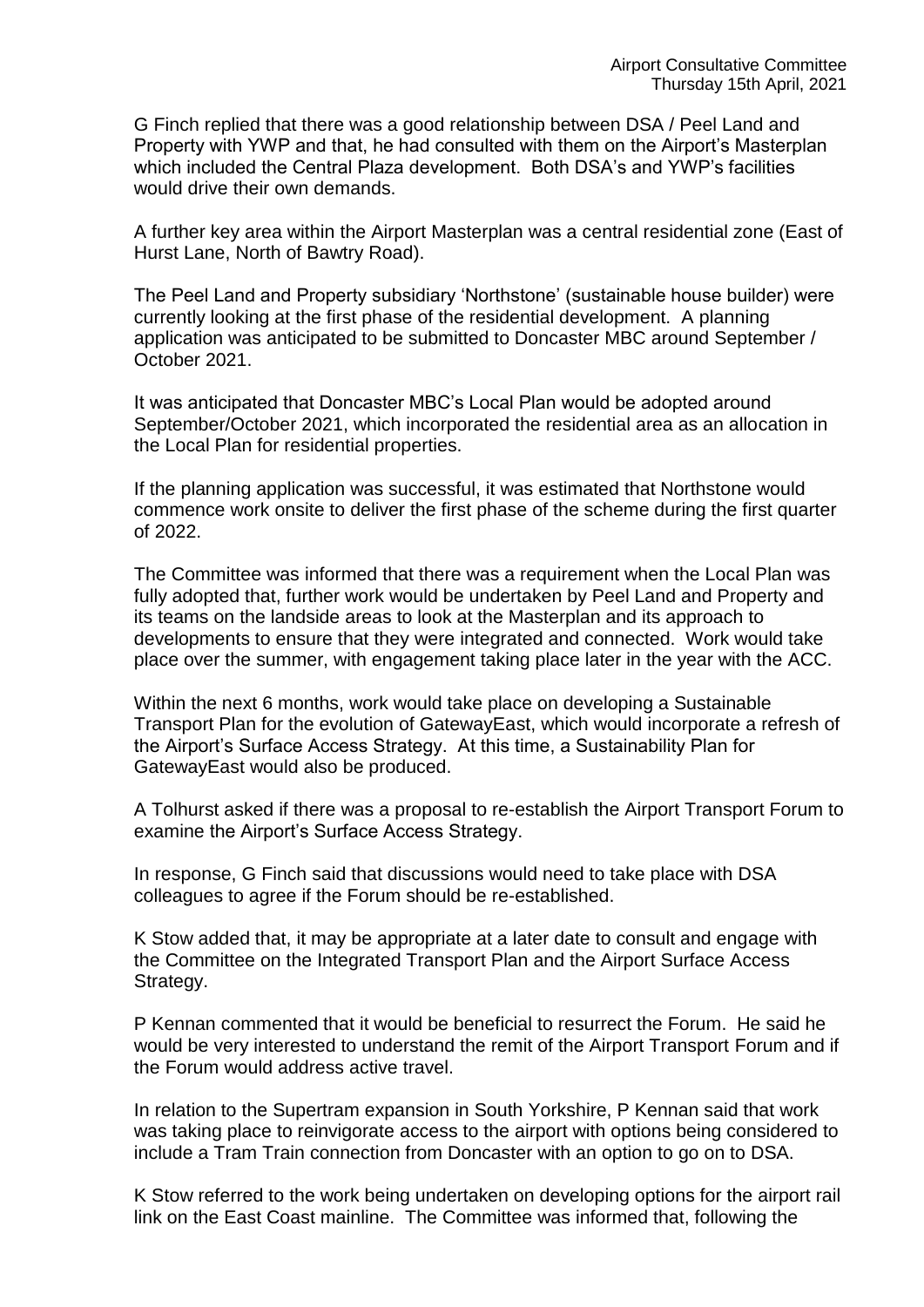feedback from the DfT, partners were now looking at a phased approach for the scheme.

P Kennan added that a paper setting out further details on the options would be presented at a future MCA Transport and Environment Board. When the paper had been finalised and published, this could be shared with the Committee.

RESOLVED – That the update be noted.

#### 8 DECLARATION OF INTERESTS IN RELATION TO AGENDA ITEM 9

Due to the pre-election ('Purdah') period, County Councillor Taylor took no part in the discussion or voting in matters to be considered at agenda Item 9 Community Investment Fund – Summary of Applications 2021.

Town Councillor Cropley declared an interest in matters to be considered at agenda Item 9 Community Investment Fund – Summary of Applications 2021 by virtue of being a Town Councillor of the respective sponsoring Parish Council for application no DSACIF\_12\_2021.

#### 9 COMMUNITY INVESTMENT FUND - SUMMARY OF APPLICATIONS 2021

The Committee was informed that 12 completed applications had been submitted to the Airport's Community Investment Fund for 2021.

The Chair and Committee Secretary had reviewed each application against the Community Investment Fund criteria with a recommendation made to either support, part support, or not to support the application.

A summary of each application was contained within the agenda papers.

Following the Committee's consideration, it was agreed that 4 applications would be recommended by the Committee to receive full financial support. 3 applications would be recommended by the Committee to receive part financial support.

5 applications were recommended not to receive financial support due to not meeting the criteria of the Fund.

The Committee wished to thank all applicants for the considerable amount of time they had taken in completing their applications.

In relation to application no 'DSACIF\_12\_2021, Parish Councillors McCarron and Worthington said that Bawtry Town Council received funds from a pay and display car park in Bawtry. They queried why the applicant had not approached the Town Council for funding.

Town Councillor Cropley said that the pay and display car park in Bawtry was not functioning due to the Covid pandemic and therefore, there was a considerable downturn in funds.

A Tolhurst asked that applicant 'DSACIF\_12\_2021', be asked why they had not approached the Town Council for funding.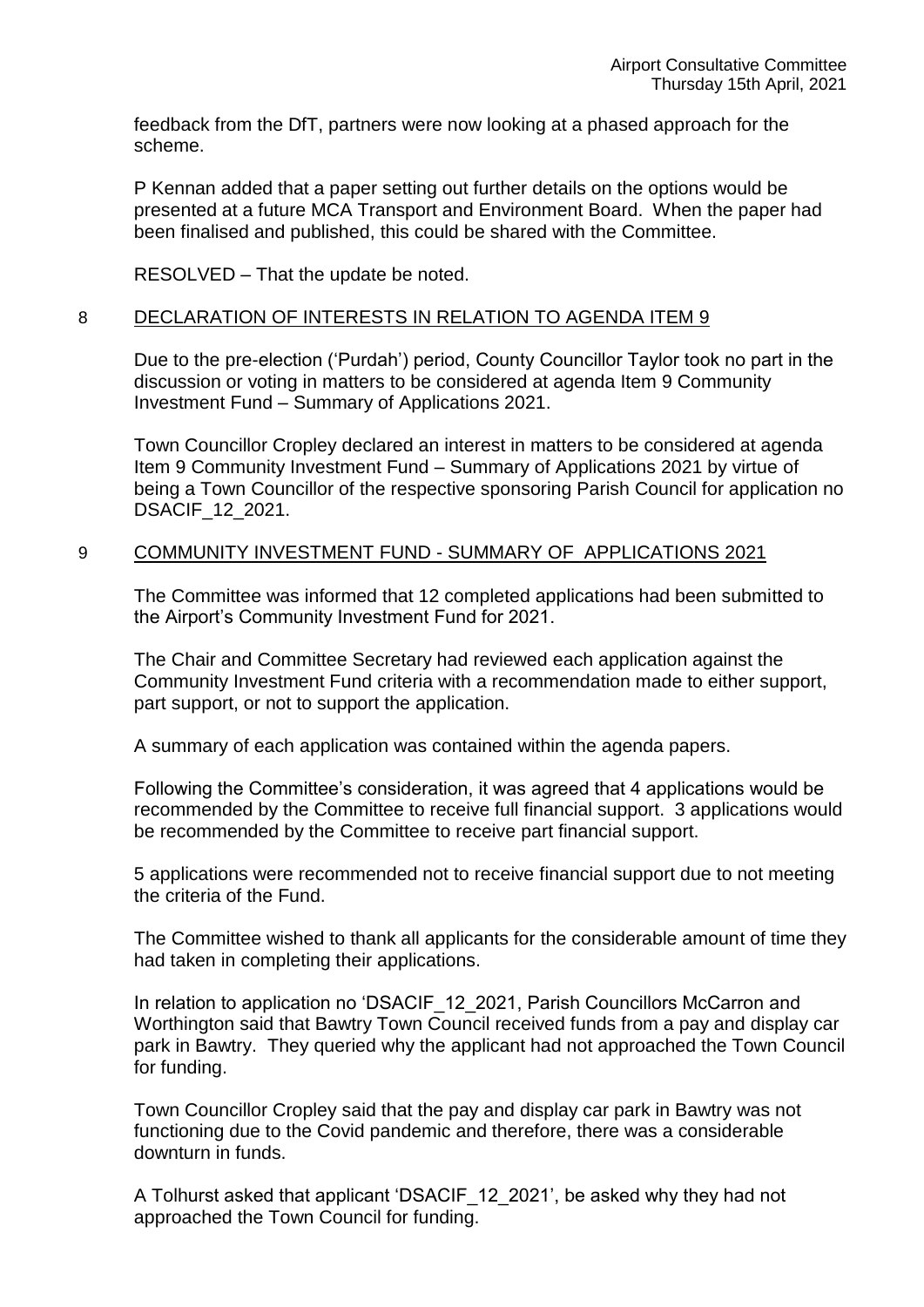The Committee noted that, with regards to part funded projects, if a scheme could not be delivered within a set time period due to the project not being able to raise all additional funding, funding would then need to be returned to the airport. The Committee would be notified if a project could not deliver.

On behalf of the airport, K Stow thanked all applicants, the Chair and Committee Secretary for all their efforts.

Members noted that the Fund had been promoted via the Airport, its Facebook page and by the Committee Secretary to all ACC Members, Noise Monitoring and Environmental Sub-Committee Members and to all local Town and Parish Council Clerks.

RESOLVED – That the Committee considered and made recommendations against each of the 12 individual projects.

## 10 DRAFT MINUTES OF THE NOISE MONITORING AND ENVIRONMENTAL SUB-COMMITTEE HELD ON 25TH MARCH 2021

A Tolhurst highlighted that HM Treasury had recently published a Consultation on Air Passenger Duty (APD).

Members were reminded that Government had committed to consult on aviation tax reform at the 2020 Budget and, in particular, the case for amending the APD treatment of domestic flights and for increasing the number of international distance bands.

The consultation delivers on that commitment and sets out the Government's current approach to taxing the aviation sector, via APD. The consultation wished to obtain views on the Government's initial policy position, that, in order to support Union and domestic connectivity the effective rate of APD on domestic flights should be reduced and the potential options through which this could be achieved. The consultation also wished to obtain views on a potential increase to the number of distance bands, in order to align the tax more closely with environmental objectives.

Members were asked to review the document and provide any comments to the Committee Secretary. The consultation document is available at: <https://www.gov.uk/government/consultations/consultation-on-aviation-tax-reform>

A Tolhurst informed the Committee that he had requested feedback from Members of the Noise Monitoring and Environmental Sub-Committee how they kept local residents informed of activities taking place at the airport.

He asked Members of the ACC if they could also provide feedback.

Members' unanimously said that they did provide feedback on airport activities at Council meetings, Town and Parish Council meetings, to local residents and to their fellow Cabinet Members. Minutes of ACC meetings were also included on Rotherham MBC's Strategic Transport Group agendas.